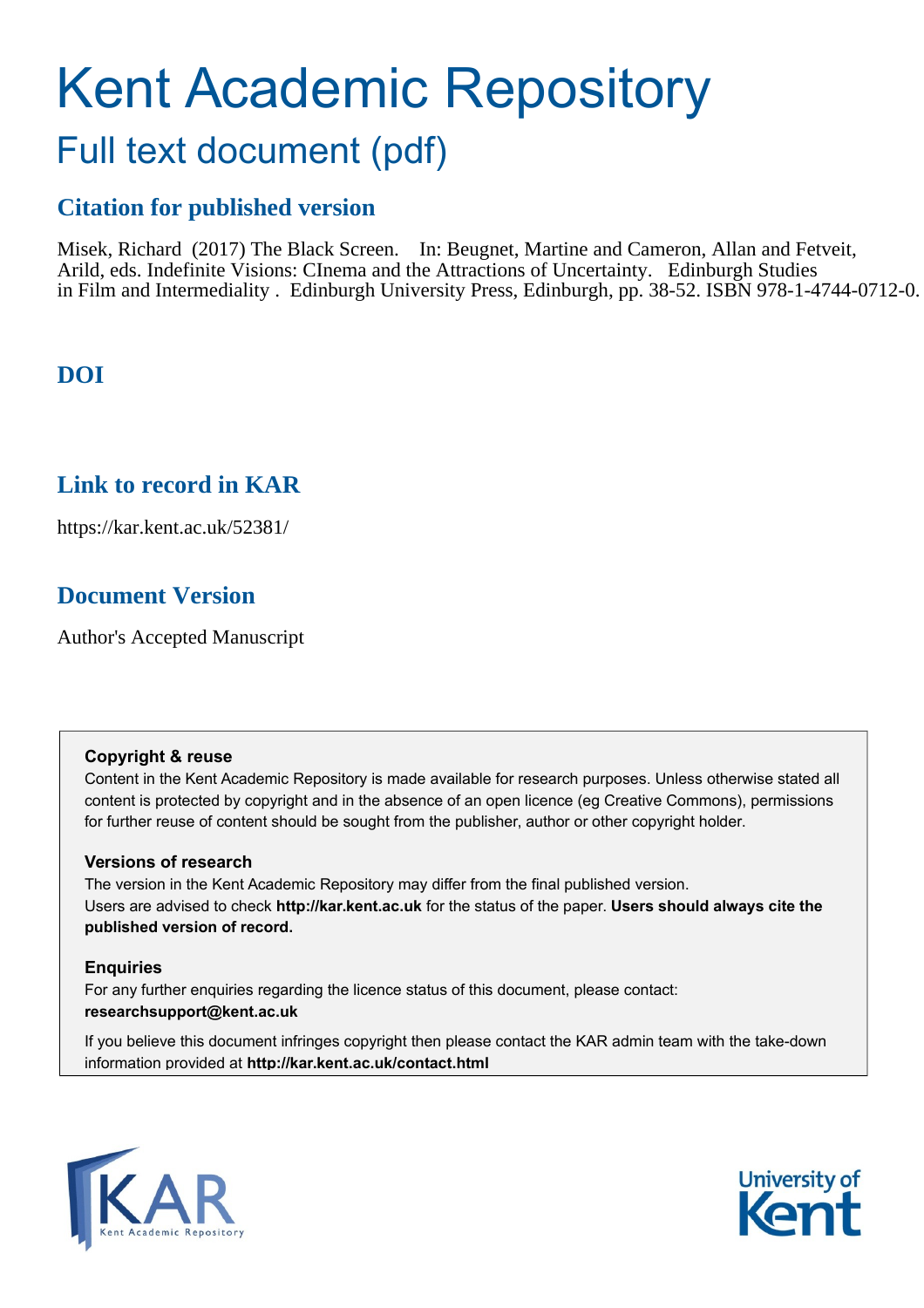'[E]ach image is plucked from the void and falls back into it.' Gilles Deleuze (1986: 173)

Recent decades have seen a massive increase in the number of screens in the world, the range of contexts within which they appear, and the types of content they display. Almost all, however, at some point display full frame blackness. Though it appears irregularly and often also briefly, the black screen provides the diversity of contemporary screen media with at least one element of visual continuity. At the same time, the black screen is itself a metonym of this diversity. It can appear through different combinations of techniques: for example, it may result from filming a dark space or a black surface, it may be computer generated or colour graded. It can exist in different environments: from online platforms, through art galleries and cinemas, to shopping centres and stadiums. It can even take on different visual characteristics: for example, the dust-flecked blackness of a film print, the light-polluted blackness of a video projection, or the specular blackness of a tablet. In short, the black screen is not one phenomenon, but a range of phenomena, activated across different forms of moving image through different technologies.

The black screen itself, however, communicates nothing beyond its own blackness. To communicate more than nothing, it requires context. Precisely what it is that a black screen signifies or evokes depends on this context – as the context changes, the blackness slips between different significations and evocations. In this chapter, I argue that the black screen's privileged status as a means of imaging nothing depends on its referential ambiguity, which raises the possibility that what we are seeing is not a space, not a representation, and perhaps not even media. In order to clarify the ways in which the black screen presents absence, I juxtapose it with the white screen. Underlying this comparison is a basic question: what gives the black screen its uniquely privileged status as cinematic nothingness? As Jacques Aumont observes, white also has a strong claim to signify nothing (Aumont 2012: 72). So why did black leader and fades to black become a default, not white leader and fades to white? In this chapter, I suggest in particular that the black screen owes much of its universality and its affective power to the fact that it encompasses both surface and space.

## **The black screen: functions**

The quintessential manifestation of full-screen blackness in cinema is the 'fade to black'. The word 'fade' implies a physically disintegrating image, whose disappearance reveals an immanent blackness. Historically, however, the black screen was a relative latecomer to the repertoire of classical film style. Barry Salt notes that, in contrast to dissolves, which were a feature of magic lantern shows and so quickly incorporated into film style, fades only became common in the early 1910s (Salt 1983: 53). <sup>1</sup> Nonetheless, as early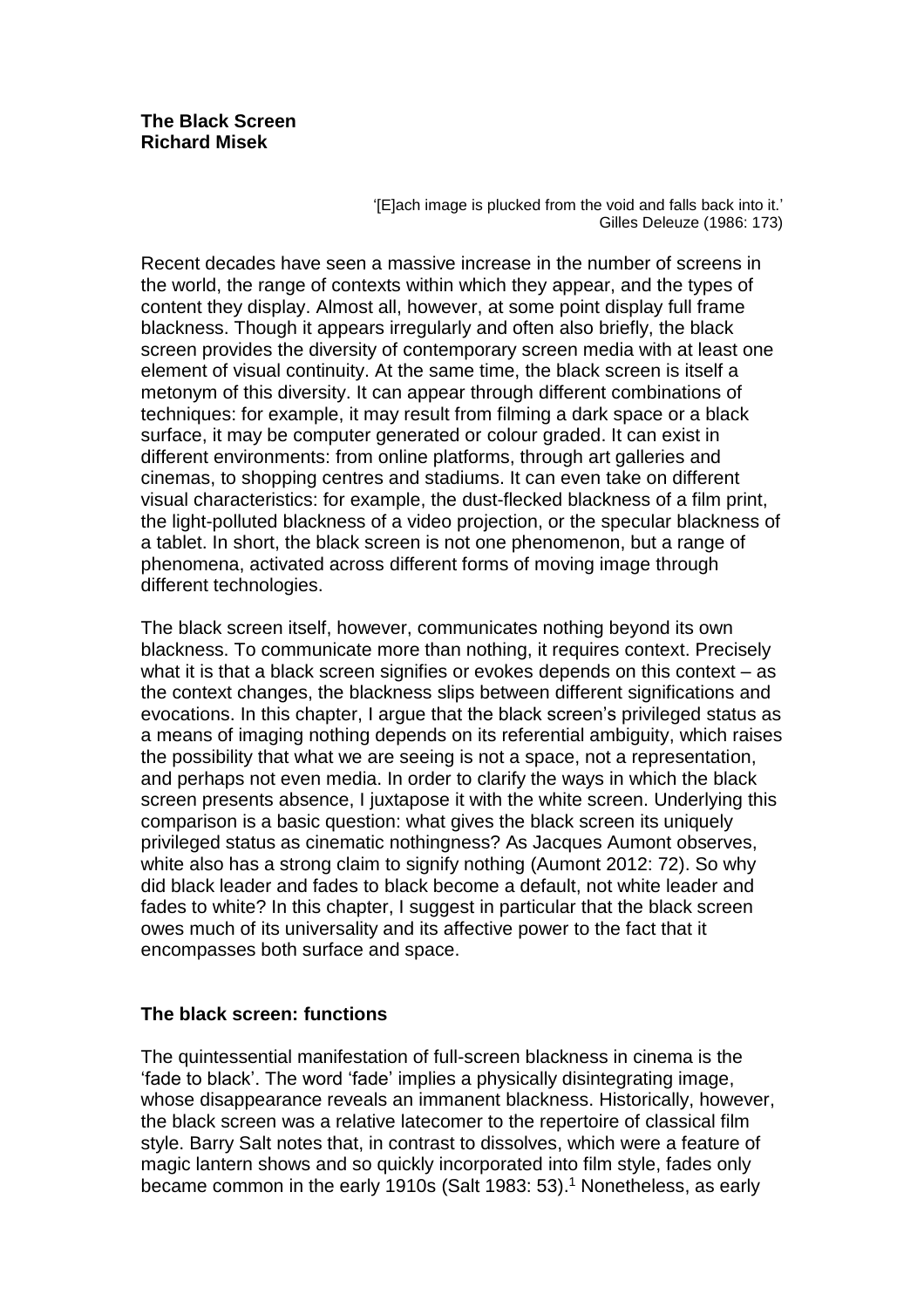as Gaumont's *La Vie du Christ* (Alice Guy, 1906), full-screen blackness already served to separate sequences. It has continued to do so ever since. By separating two shots, the black screen also prevents them from combining to generate meaning through montage. According to Deleuze, what becomes important when a moment of full-screen black appears is 'no longer the association between images, the way in which they associate, but the interstice between two images' (Deleuze 1986: 193). The role of black as an interstice is famously made explicit at the start of *Sans Soleil* (Chris Marker, 1983). Faced with a shot of three Icelandic children that refuses to combine with any other shot, the film-maker sandwiches it between black and accompanies it with a voice-over: 'One day I'll have to put it all alone at the beginning of a film, with a long piece of black leader. If they don't see the happiness in the picture, at least they'll see the black.' Of course, by naming the blackness and explaining his reason for using it, Marker slyly manages to incorporate the troublesome image of the Icelandic girls – and the black – into his narrative after all.

The black screen in *Sans Soleil* signifies an absence but constitutes a presence. The localised visual discontinuity that the black screen brings about serves the film's overall continuity: through separating, it joins. The combination of separation and connection is perhaps the black screen's most essential role. In documentary and fiction film in particular, the black screen typically appears outside the space-time of a film's diegesis (its *fabula*), so from a diegetic perspective, it does not exist at all. Yet it is integral to the narrative film's *syuzhet*, fulfilling a structural function equivalent to that of a white space in a book. Since the 1920s, its structural function of separating scenes and shots has been further codified to indicate the passage of time (Salt 1983: 195). This narrative codification, however, is itself indefinite: the black screen alone is never enough to communicate how much time has passed. A brief fade through black does not necessarily signify any different degree of temporal ellipsis than does the three minutes of black that separates the two acts of Jean-Marie Straub and Danièle Huillet's *Moses und Aron* (1974); how much time has passed can only be gauged retrospectively, from what comes after. In this way, the black screen simultaneously makes possible a suspension of narrative temporality and an indefinite extension of it.

Alternatively, and less commonly, a black screen may indicate 'pro-filmic' darkness. The translation of ambient darkness into on-screen blackness occurs through techniques including no lighting, a closed aperture, underexposed film, and digital manipulation. In this context, the black screen does not evoke nothing, indeed quite the opposite: though the viewer may see nothing, there is clearly *something* there; the blackness conceals it. In countless horror films, it is darkness itself that generates the threat, contradicting the claim made in Joseph Losey's *The Boy With Green Hair*  (1948) that, 'There's nothing in the dark that wasn't there when the light was on'. Yet total pro-filmic or diegetic blackness is rare in narrative cinema and for the most part appears only briefly – for example, before a light is switched on, or as a camera passes an unlit foreground object. If an image fails to provide visual information for too long, narrative confusion may set in.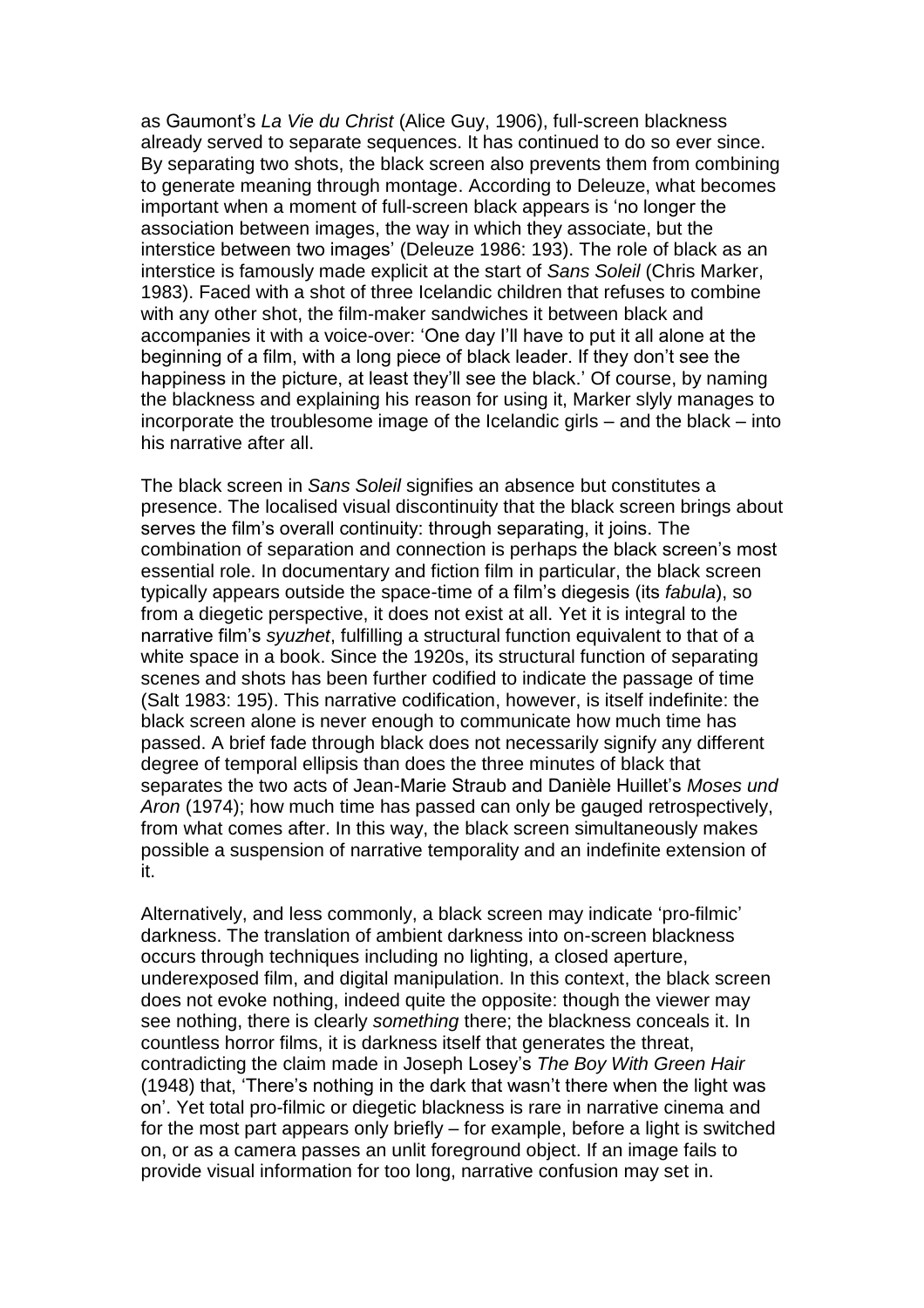Unsurprisingly, extended pro-filmic blackness is most evident not in horror films but in art cinema and artists' film and video. For example, as the details of the serial killer story in Philippe Grandrieux's *Sombre* (1998) get lost in the shadows, what – on the white page of a filmscript  $-$  may have been sllightly clichéd becomes indistinct and intriguing. Indeed, beyond a certain point, diegetic blackness transforms a narrative film into an experimental film. Such is the case with Shinya Tsukamoto's *Haze* (2005), which communicates minimal visual information for almost its entire duration. Set in a dark underground space, from which there appears to be no escape, it presents a glimmer of light here, a fragment of texture there, but mainly just blackness. The only thing that keeps the film nominally within the confines of narrative cinema is its richly foleyed soundtrack. It is this that tells us all we need to know: the size of the space, the distance of potential threats, the movements of the main character, and his reactions.

Tsukamoto immerses his main character in darkness, disorienting both him and us. Is he almost free or just crawling in circles? It is impossible to know. When flattened into full-screen blackness, different dark spaces become indistinguishable, and edits become imperceptible – any shot ending with black can seamlessly combine with any shot beginning with black. <sup>2</sup> Despite the rarity of the black screen in early cinema, films exploiting its ability to create an illusion of continuity are evident as early as *The Big Swallow*  (James Williamson, 1901), in which a performer appears to swallow the cameraman filming him. The film begins with a gradual zoom into the gaping darkness of the performer's mouth; once this blackness has expanded to fill the screen, the film cuts to another black frame, into which the small figure of **a** cameraman appears from below; the cameraman then topples over and exits the bottom of the frame, as if falling into the performer's mouth. The use of black to create false continuity has continued ever since. For example, in *Ivan's Childhood* (Andrei Tarkovsky, 1962), a dark bunker becomes the site of a torchlit journey through Ivan's traumatic memories; fragments from his past merge with each other through black, reflecting memory's tendency to flatten time and space. Black can also make possible seamless collages as well as montages, erasing the joins between video clips composited together within the same frame. In Phillip Toledano's looping web video *The Louniverse* (2013), images of the video-maker's daughter Loulou looking at an iPad, her face lit by the screen, fade in and out of black, creating the impression that there are constellations of Loulous suspended in the blackness of outer space.<sup>3</sup> The black here exists both between and behind the collaged shots of Loulou's face.

The metaphor of the black screen as an underlying presence that may occasionally become visible in the gaps between images is so fundamental to moving image culture that it is has even been integrated into digital editing software. In an editing 'sequence' or 'timeline', any space not occupied by a video clip appears as black. Black is literally coded into digital video – until a sequence is finally rendered and all its layers flattened, black forms the default background. Rather than blackness concealing pro-filmic reality, images here overlay an underlying blackness. Though most of the time this 'base' layer remains latent, it can surface, for example, as a fade to black, as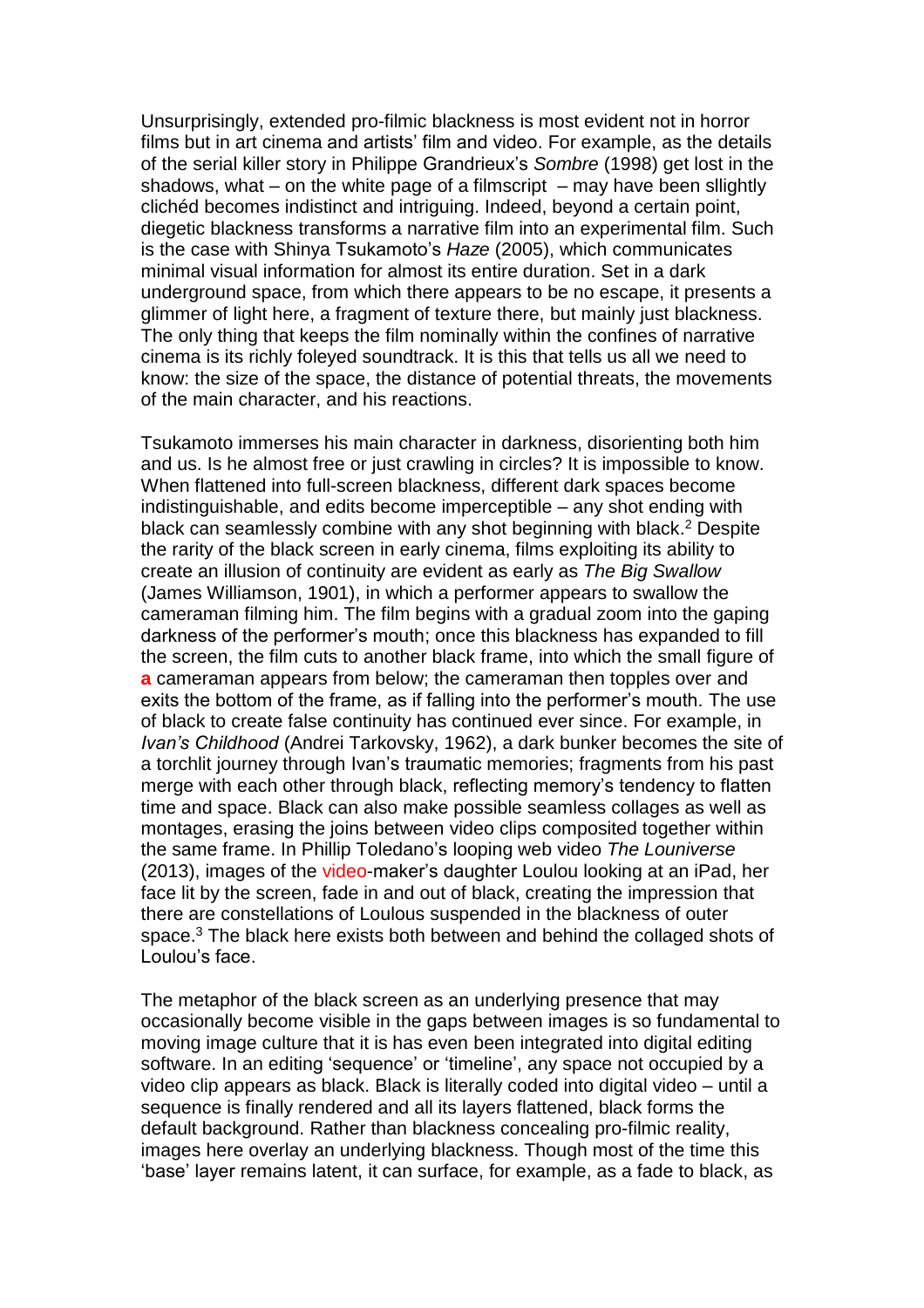the black frame of a letterboxed or pillarboxed image, as a black background to white text, and so on. Even web videos, somewhat anachronistically, often begin and end with a fade – as if, in the absence of a darkened auditorium, the video must generate its own originary void.

Of course, the use of black as a visual base for film and video is a choice; alternatives exist. Ingmar Bergman's *Cries and Whispers* (1972) features fades to red. The television series *Six Feet Under* (2001-5) features fades to white.<sup>4</sup> The sense that white forms an alternative base for moving images is also present in the title credits of Stan Brakhage's early films. Like many films, they feature white text on a black background. However, this text does not appear as if printed onto the black; instead, the lettering is scratched out of the emulsion on the film print in front of our eyes, through stop-motion animation. The scratches let through the white light of the projector, so revealing a further base layer underneath that of the black screen: the *white* screen.

## **The black and white screen**

White is both the light of a projector before a film is threaded through its gate and the blank surface of a movie screen. So it seems quite feasible that, sometime in the early twentieth century, cinema might have chosen white instead of black as its default base. Had it done so, much of what I have so far written about black could instead have been applied to white. Indeed, of all colours, only black and white appear as opposites. This intimate relation renders them reversible and interchangeable, as demonstrated by numerous works throughout the history of moving images – from Hans Richter's abstract animation *Rhythmus 21* (1921) to Susie Sie's macrophotographic video *Black*  (2010). Richter described the opening of *Rhythmus 21* as follows:

The first shot was just the dark film screen, then it was pressed together from the sides so that in the end it was completely white. When it opened again, it was from the top and bottom, and it became completely black again, then from one side diagonally and so on. Now, after this introduction, I had established a kind of 'no-form' movement, and I allowed myself to take parts of the screen, and that means rectangles, as the screen is rectangular, or squares, moving parts of the screen against each other. They look like rectangles or squares because you have to limit the movement of the space somehow, otherwise you always come out with the black or white canvas – the film projection canvas. (Richter 1971: 131)

The film ends with a black square shrinking in size until all that is left is the surrounding white; the white screen then inverts to become a black screen, which again becomes a shrinking black square which leaves behind a white screen. Black and white here exist in a symmetrical relationship, each in a continual process of transformation into and out of the other. The sense that black and white are cinema's dual limits achieves extreme expression in Norman McLaren's *The Flicker Film* (1961) and Tony Conrad's *The Flicker*  (1965), whose rapid alternations between black and white frames form both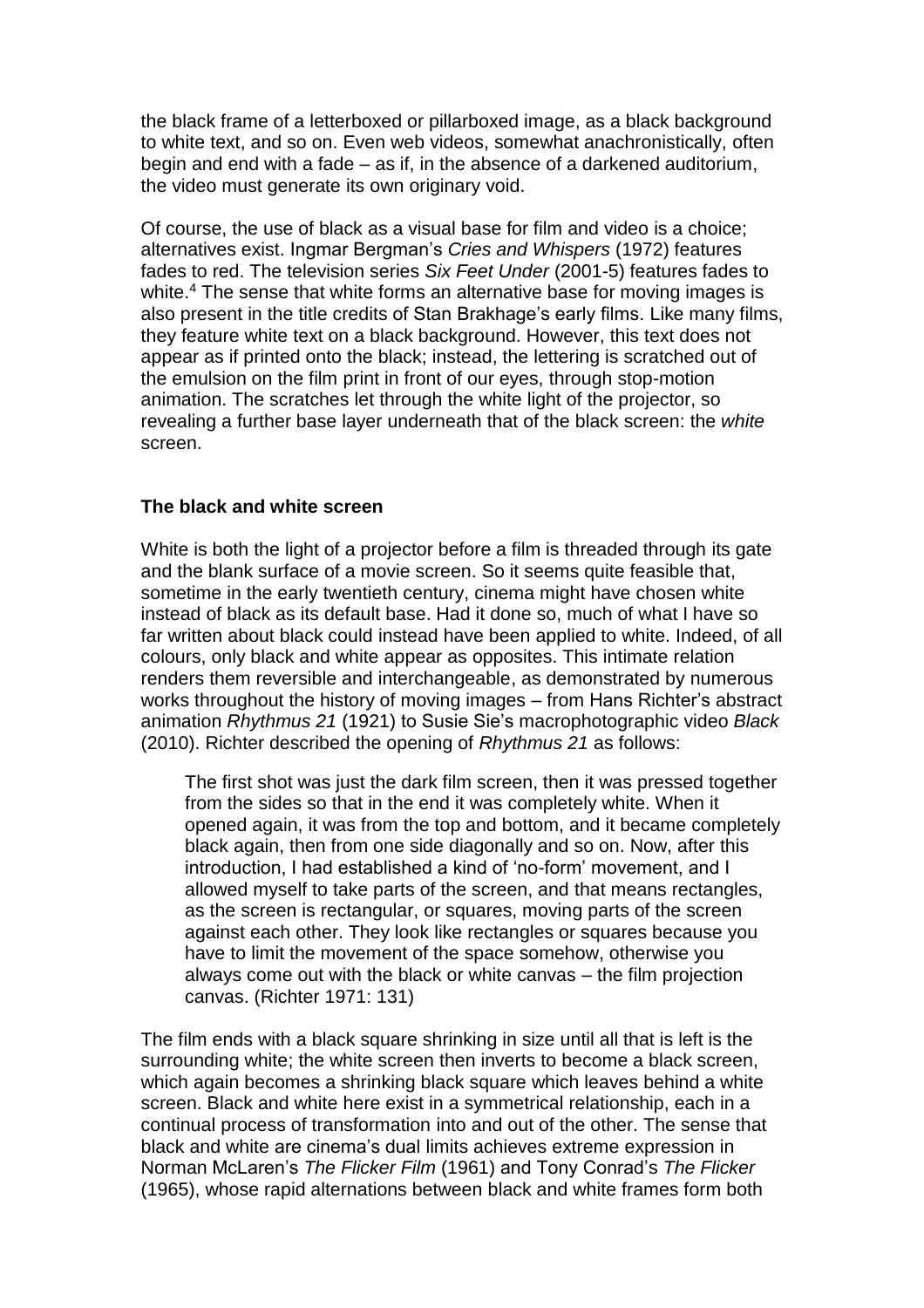the *ne plus ultra* of abstract cinema and a figurative return to cinema's dual origins.<sup>5</sup>

But if black and white are symmetrical, why do we say 'black and white' not 'white and black'? The terms are not interchangeable, because black and white are not interchangeable. The symmetry of *Rhythmus 21* is just an aesthetic effect. To create the film, Richter placed cut-out shapes on layers of glass, moving them towards and away from the camera; he then used optical printing to create the reverse images (Rees 2011: 38; Bachmann & Mekas 1963-4). Yet even though the main axis of production was depth, the sense of 'z-axis' motion is absent from the film itself. Rather than appearing as a window on a perspectival view, as in a Renaissance painting, *Rhythmus 21*  appears a flat surface, as in an abstract painting (Friedberg 2006; Lawder 1975: 49-51). In abstracting the three dimensions of physical space into the two dimensions of graphic space, Richter also renounces the use of light and shadow to articulate depth. In *Rhythmus* 21, white is white, not light; black is black, not shadow. For this reason, they can exist in balance.

Whenever white and black form visual expressions of light and shadow, however, their symmetry breaks down: the 'negative' image becomes qualitatively distinct from the 'positive'. In Jean Cocteau's *Orphée* (1950), as Orpheus sits in the back of a car with Death, the passing landscape suddenly appears in negative. By inverting the grey and clear areas of the film through optical printing, Cocteau transforms the landscape into an impossible space of black light and white reflections – a mirror image to the laws of optics. In its alternation between positive and negative, the landscape foreshadows Orpheus's later passage through a mirror into the underworld and back. The film's internal logic is flawless: if life and death are reversible, then why not light and darkness? However, in a world where life and death are not reversible, Cocteau's negative image demonstrates Jacques Aumont's point that light and shadow are asymmetrical – not least because light requires a source and darkness does not (Aumont 2012: 10).

## **The black screen: forms**

The cinematographic asymmetry of black and white is an extension of the asymmetry between shadow and light. But there is also asymmetry between how black expresses darkness and white expresses light. Black can evoke a black surface, a dark space, or a combination of both. By contrast, white is most often perceived as a surface characteristic: as Wittgenstein remarks, 'We say "deep black" but not "deep white"' (Wittgenstein 1977: 37e).

The ability of the black screen to evoke surface or space, and the ambiguity that may result, dates as far back as cinema itself. The earliest surviving experimental film strips by W. K. L. Dickson, made in 1889 or 1890, are of a man dressed in white on a black background (Mannoni 2000: 30). The black background was a recurrent motif in the early Edison and Dickson films.<sup>6</sup> It was made of tar paper, and formed an integral element of the revolving Black Maria studio, set up by Dickson in 1893. According to Dickson, the use of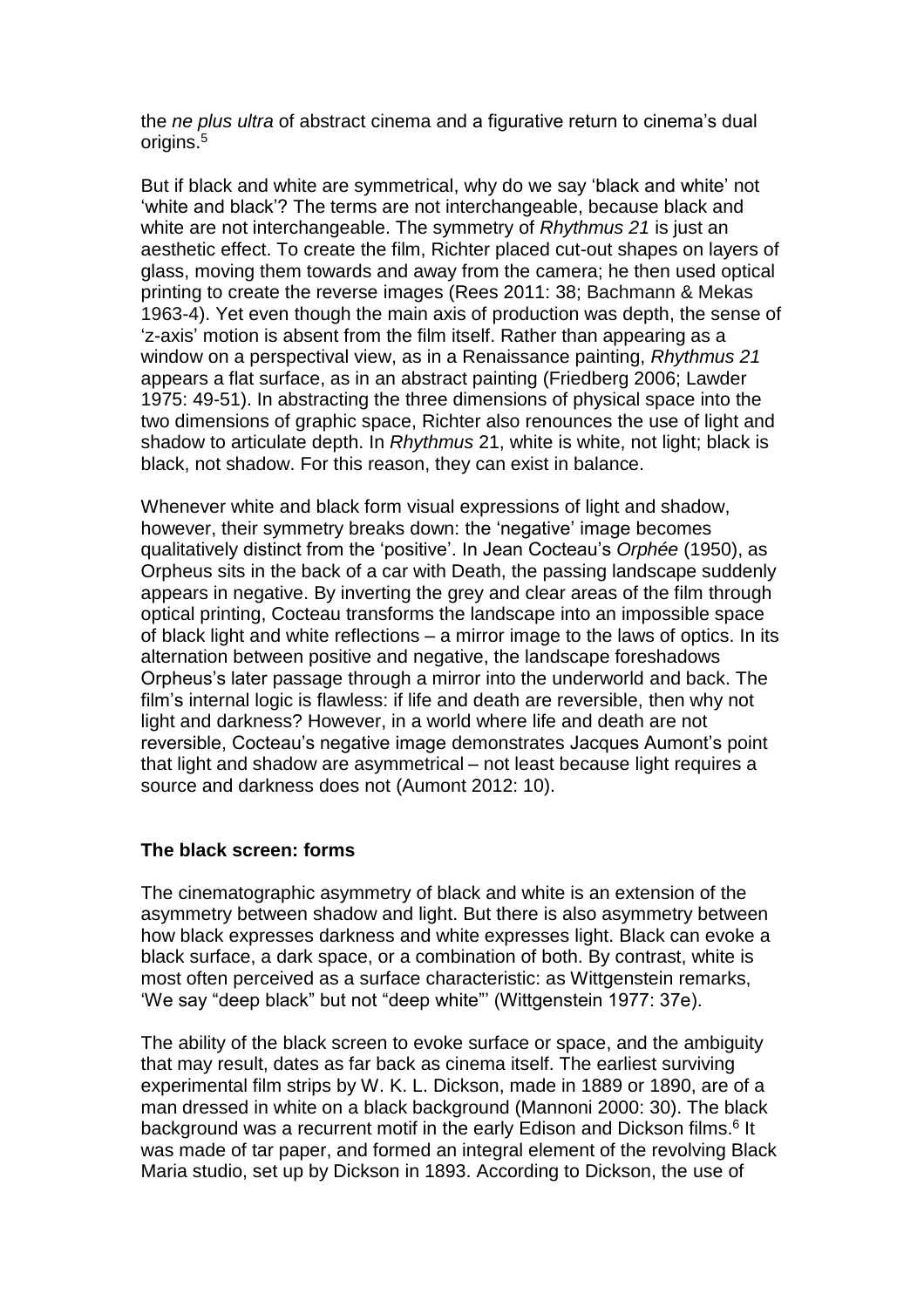black prevented light spillage and provided figures with a clear outline (Dickson & Dickson [1894] 2000: 22). Though technically effective, this pragmatic choice resulted in a certain phenomenological ambiguity. One journalist visiting the Black Maria likened the tar paper to a 'dead black tunnel' (Musser 1991: 32). Surface here is transposed into a spatial metaphor, with the inevitable dash of symbolism that no jobbing writer could have resisted. In his own description of the background, Dickson inverted the metaphor from space back to surface: 'Against the nether gloom... figures stand out with the sharp contrast of alabaster basso-relievos on an ebony ground.' (Dickson & Dickson [1894] 2000: 22).

Of course, the ambiguity between dark space and black surface is not a specifically cinematic effect and does not require visual media to be felt. The blackness of a black surface is a result of its absorption of light sources, while the blackness of a dark space is a result of an absence of light sources. It can often be impossible to distinguish how much of the blackness that we perceive is due to one or the other. The uncertainty of where spatial darkness ends and material blackness begins is embedded in language (for example, 'pitch black' and 'inky darkness') and thus also in our cultural understanding of what blackness and darkness are (Harvey 2013: 13). Jun'ichiro Tanizaki provides a particularly evocative example of the ambiguity between black surface and dark space in his famous celebration of the shadows of a traditional Japanese home: 'A Japanese room might be likened to an inkwash painting, the paper-paneled shoji being the expanse where the ink is thinnest, and the alcove where it is darkest' (Tanizaki [1933] 1991: 33). In cinema, this metaphoric connection became material: on-screen shadow is deepest where the dye on a film print is thickest. The ambiguity here is both phenomenological and ontological.

Of course, one can always conceptually distinguish between blackness as a spatial and material phenomenon. Jacques Aumont does so by highlighting two manifestations of black: 'impression' and 'imprégnation' (Aumont 2012: 75). As an example of 'impression', he cites *Ode an IBM* (1978), in which performance artist Mara Mattushka smears cabbalistic runes onto a transparent surface in front of the lens; seemingly written in her own blood, the runes progressively overlay each other until almost the entire screen is 'inked' black. Aumont's example of 'imprégnation' comes from a scene in Orson Welles's *Othello* (1952), in which Othello lurks in the penumbrae and then emerges from a background shadow; the blackness here is spatial. Though Aumont's focus is aesthetic, his distinction reflects the two dominant ways in which cinematic black was generated before digital imaging: through the application of dyes to surfaces (sets, costumes, film prints, etc.) and through filming in such a way that dark space registered as black.

Visually, however, the conceptual and technological distinction between surface and spatial blackness is altogether more fluid. Aumont's use of the word 'imprégnation' perfectly evokes this visual fluidity. He uses it to describes a spatial blackness that is so thick it could almost be a liquid. At the same time, liquids can occupy surfaces as well as spaces: black ink may fill a bottle when wet, but cover a page when dry. The 'impression' of *Ode an IBM*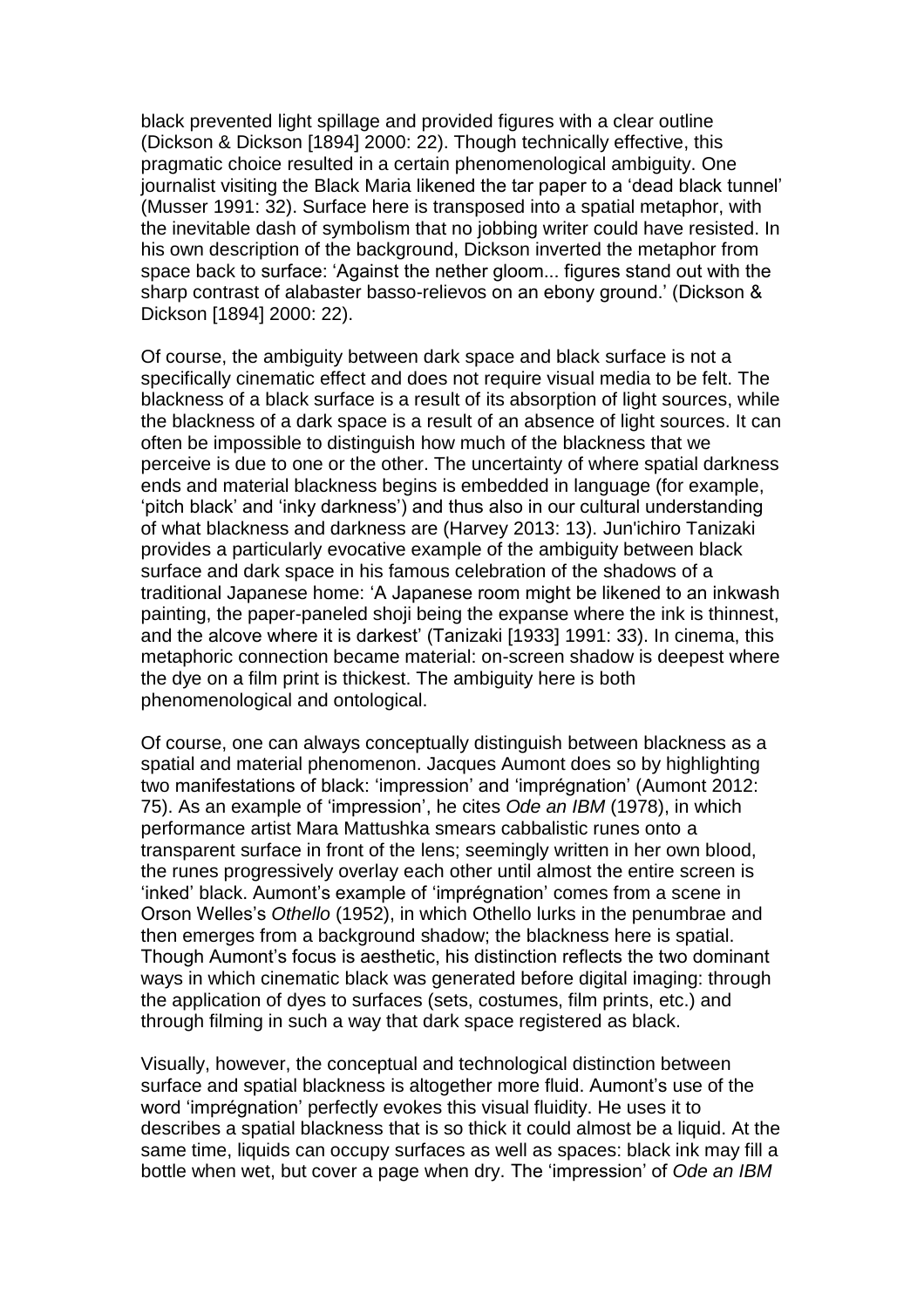is achieved through the use of pigment in a liquid suspension, so in a sense both of Aumont's manifestations of black depend on liquidity – one metaphorically, the other materially. In addition, liquidity itself is a metaphor for changeability; in Greek myth, the shape-shifting Proteus was a sea god. The black screen's ability to represent surface and space could, then, be regarded as an intrinsically fluid characteristic. This fluidity is brilliantly visualised in Jonathan Glazer's *Under the Skin* (2013), in which an extraterrestrial's victims follow her into a Glasgow tenement only to find themselves in a black space. As each victim approach her, however, the visually indefinite – but so far solid – ground becomes a thick liquid. With each step he sinks further into it, until its surface engulfs his body and he is literally immersed in darkness.

Once black pigment dries and becomes solid, even further visual ambiguity between black surface and dark space becomes possible. For example, the monolith in *2001: A Space Odyssey* (Stanley Kubrick, 1968) appears, both on Earth and on the Moon, as an object – something that can be touched, albeit with unknown consequences. Yet its black surface also appears just too perfect to be material; like a black screen, the monolith constitutes both something and nothing. This is the opposite of the effect achieved by Ad Reinhardt's black paintings of the 1960s. Reinhardt's paintings exemplify Clement Greenberg's celebration of flatness in abstract expressionism: their interest derives from the surface texture of the black paint, and the way in which it reflects light (Greenberg 1961). In contrast to the subtle materiality of Reinhardt's paintings, the surface of the monolith effaces itself, appearing as pure black. To achieve this effect, Kubrick's crew constructed fourteen wooden models, spray painting each with several layers of black lacquer, before finally managing to make one without any visible surface texture. Even then, the blackness of the model remained precarious. Unlike the monolith, it could not be touched. Production designer Tony Masters notes that it needed to be handled with gloves; every time someone left a fingerprint on it, the whole surface had to be resprayed (Shay and Duncan 2001: 89).

Over recent years, the goal of creating a surface that negates itself has been approached through the use of carbon nanofibres, resulting in black surface coverings so smooth that they absorb up to 99.96% of incident radiation.<sup>7</sup> The blacks of 'nanoblack' and 'vantablack' show no trace of their materiality, effectively appearing as a void.<sup>8</sup> The use of nanoblack surface covering would probably have made life much easier for Kubrick's crew, but could surely not have created a more intense feeling of blackness than that which already exists when the monolith reappears at the end of the film in the Louix XIV bedroom. The camera tracks towards the monolith until it fills the screen, in a shot that evokes the *mise-en-abyme* of *The Big Swallow*, but without a comedic cameraman to provide a buffer between viewer and void. Instead, through an implied point-of-view shot, the viewer accompanies Bowman into the monolith. As the black rectangle fills the screen, its darkness extends out into the space of the auditorium. Trading on the fluid ontology of the black screen, the monolith appears as surface *and* space together, simultaneously.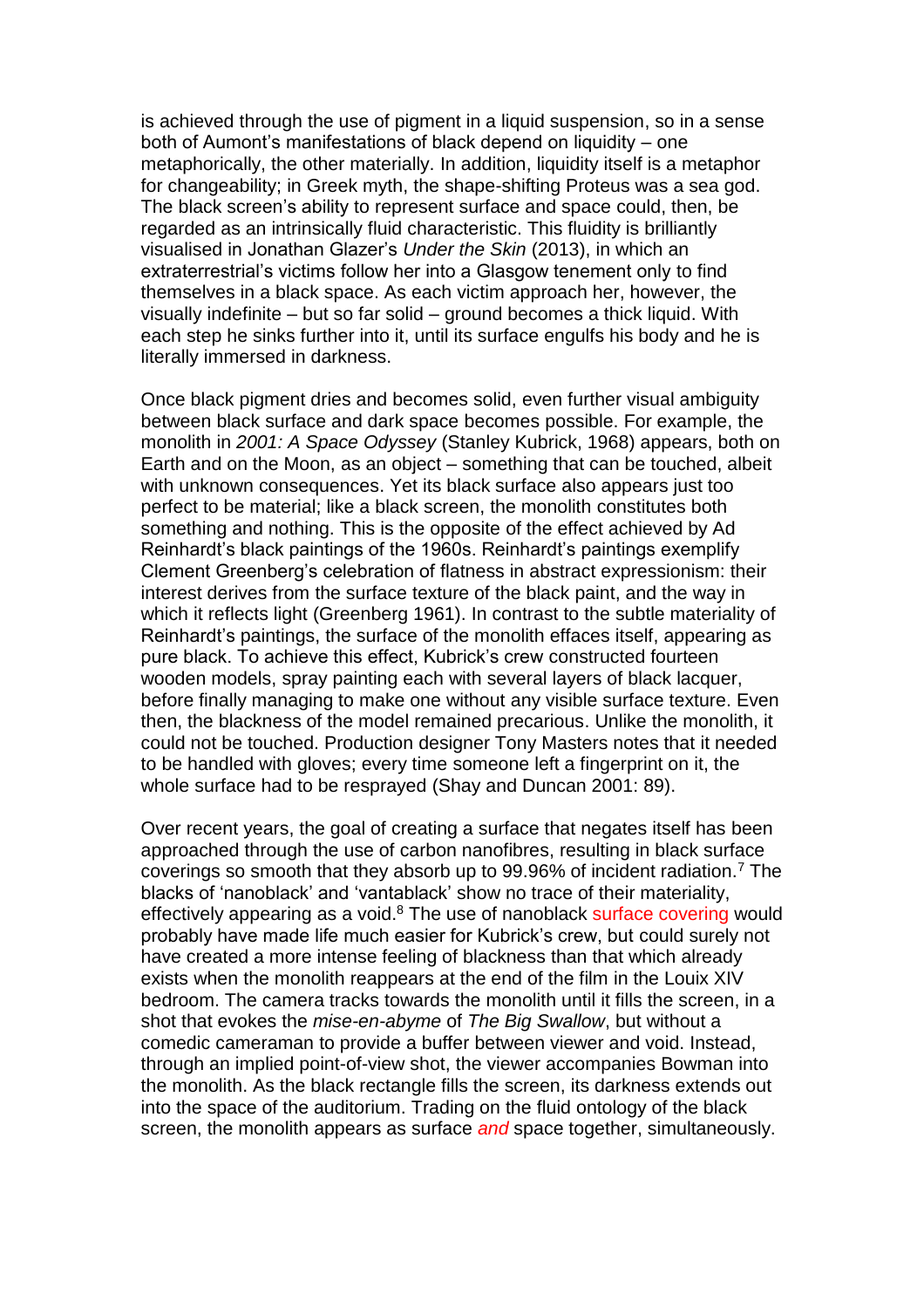#### **The white and black screen**

This chapter has so far focused mainly on how black functions within moving images. When seen in relation to the various spaces in which it is displayed, the black screen takes on additional – similar but different – characteristics. In the 'black box' of a cinema or art gallery, for example, as well as concealing the boundary between contiguous shots, blackness may obscure the boundary between on-screen space and the exhibition space. Bill Viola's installation *Tiny Deaths* (1993) presents three walls of projected blackness, out of which ghostly monochrome figures intermittently emerge, only to disappear in an overexposed flash of light. The sense that the void-like blackness of the three screens exists in continuity with the darkness of the viewing space is augmented by the fact that each screen is the size of the wall. The edges of the wall merge with the edges of the image; surface and frame both appear indistinct, and the screen approaches invisibility.

Aumont emphasises the tendency in films for black backgrounds to form spaces out of which characters emerge. White backgrounds, however, seem to preclude this. In both the opening of Ingmar Bergman's *Persona* (1966) and the dream sequence in *From the Life of Marionettes* (1980), characters appear on pure white. In contrast to Welles's Othello, however, '[ils] n'ont pas pu surgir de ce blanc, ils y one été déposés' (Aumont 2012: 158). The metaphor of characters being deposited onto a white background finds parallels in other metaphors of white as a material base, notably 'the blank page' and 'the blank canvas'. Of course, white is a metaphoric surface because it is a physical surface. When making *The Flicker*, Tony Conrad generated black frames by leaving his camera's lens cap on, and white frames by pointing the camera at a white sheet of paper (Hamlyn 2003: 65). The blackness of Conrad's film is both surface and space: the black of the lens cap merges with the darkness inside the camera box. The white, by contrast, lacks this ambiguity: it is an image of a white surface.<sup>9</sup>

The white or near-white surface forms a material base for all technologies involving subtractive colour mixture, notably the graphic arts: drawing, painting, and printing (including photographic printing). It has also historically formed a material base for cinema. Projected images depend on the reflectivity of the white cinema screen to be seen; project an image onto a black surface and it approaches invisibility. Cinema's historical reliance on reflective light brings with it a physical limitation that helps explain the preference of screen media for black screens over white: though billed as arts of shadow and light, film and video are much better at capturing the nuances of shadow than those of light. If we look in the same direction as a bright light source, 'catching' it as it bounces off a white surface, we miss the delirious, joyous, and potentially dangerous sense of immersion that we get when we look towards the light. At one point in Jean-Luc Godard's *Alphaville* (1965), a spotlight shines directly at the camera. It must have been uncomfortable to film – though not as uncomfortable as the experience of seeing Francis Picabia's set for the Dada ballet *Relâche* (1924), which comprised 30 spotlights shining directly at the audience (Baker 2006: 93). On-screen, however, the retina-searing intensity of the spotlight resolves as white. Filmed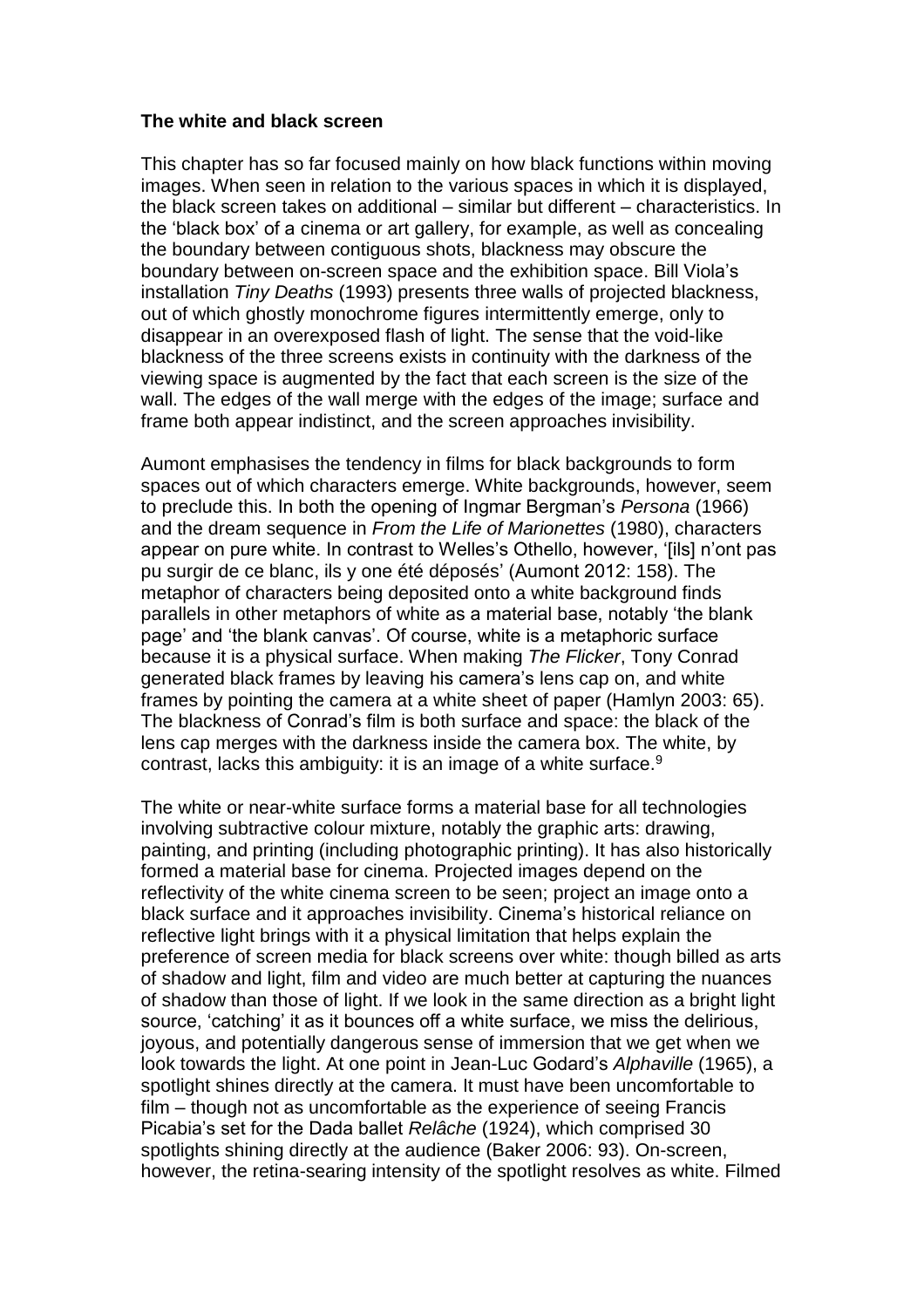in high contrast, so that the light becomes white and the background black, the shot of the spotlight appears more graphic than cinematographic. Aesthetically and affectively, it shares more with the white on black dots of Guy Sherwin's *Phase Loop* (1971) than an actual spotlight.

As it reaches maximum intensity, on-screen light flattens to become a white screen (Aumont 2012: 158). This transformation achieves its ultimate expression in Hiroshi Sugimoto's time-lapse photographs of films playing in movie theatres, which superimpose exposure onto exposure, image onto image, until all that is left of the film is an empty square of white on the photographic print. Projected light becomes uninked paper. Sugimoto's *Theaters* photographs play on and highlight the fact that whiteness is only equatable with nothing in subtractive colour space, in which images result from the application of pigments to a white or near white surface. The photographs also highlight another characteristic of the white screen: in a cinema, it is clearly bounded. The dark surrounding walls form a frame that highlights the screen's presence within the viewing space, and so also its flatness. Whenever a projected image approaches the sensory overload of pure light, it hits a double limit: that of its frame as well as its reflectivity.

The black screen's visual limits are less obvious but equally material: though it may signify and evoke nothing, the black screen cannot *be* nothing. Sean Cubitt summarises the relation between black and nothing as follows:

As nonpresence, black / presents nothing. In Aristotelian logic, everything that exists is selfidentifcal... The mathematician Frege (1848-1925) drew on this concept to coin a new definition of the number zero, which, as "nothing," does not exist and cannot be present. If every *thing* is selfidentical, then zero denotes no-thing, the nonidentical. Black has the same quality. In its sheerest state, the absence of all radiant or reflected light, it is pure nonexistence. As with zero, black exists only where nothing exists... (Cubitt 2014: 42-3)

In contrast to the white screen, which always highlights its material base, the black screen should – when viewed in a dark space – be invisible. However, in reality, as Cubitt continues, nonidentical blackness is impossible to achieve:

Black has the specific quality of being only ever virtual. Natural luster, imperfect pigments, ambient light, and neighboring colors all inflect surfaces we perceive as black: achieving solid, lasting blacks takes considerable effort, the more so the more we deal with screen media that either reflect or emit light as the basis of their working. (Cubitt 2014:  $21)$ <sup>10</sup>

Cubitt's analysis of the unattainable, 'virtual' nature of black leads him to conclude, 'Because *being* black is never an actualized event, we must speak of *becoming* black.' This view contrasts with Richard Harvey's assertion that there is no such thing as pale black or bright black; either something is black or it is not (Harvey 2013: 8). In one sense, Harvey's point is the same as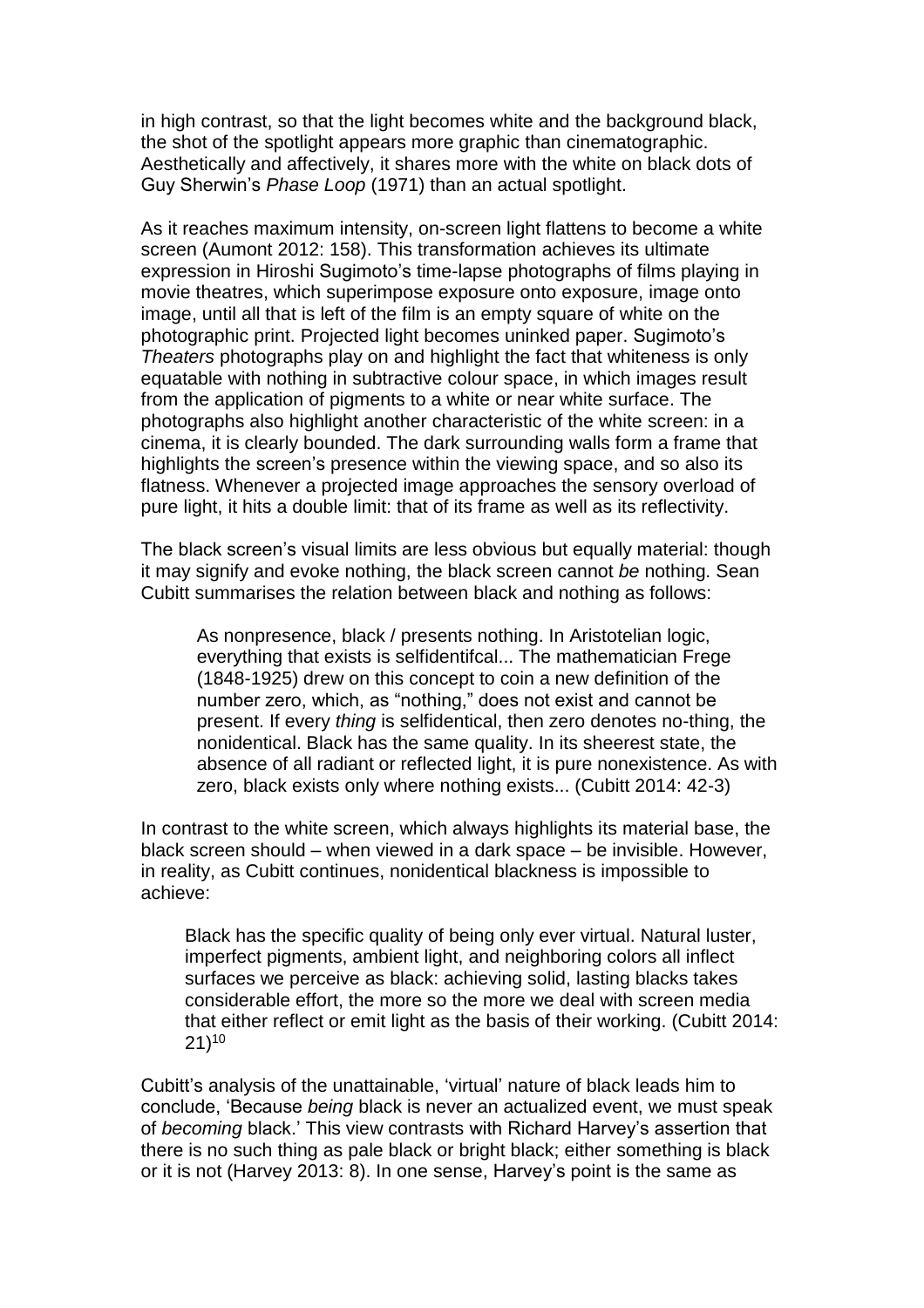Cubitt's: black is a chromatic limit. At the same time, by asserting that black can only be black, Harvey overlooks at least three millennia of material struggles and failures to achieve blackness. Black screens epitomise this failure: generated through light, they are never quite black. Not nothing, they merely evoke it. Rather than negating themselves into nonidentical blackness, they constitute a range of luminous near-blacks achieved through a variety of additive colour technologies. Even the same display technology may result in drastically different shades of grey passing for black. In Thierry Kuntzel's installation *Nostos II* (1984), images from the 'same' source (Max Ophuls's 'black-and-white' film *Letter from an Unknown Woman* [1948]) are interpreted in nine different ways by nine seemingly identical video monitors. Needless to say, none come close to achieving nonidentical blackness. The light that makes moving images possible is always present within on-screen black. On screen, even Kubrick's monolith is grey.

The luminosity of black screens limits their ability to disappear into nothing in dark exhibition spaces. The sense of seamless continuity between screen space and viewing space achieved by *Tiny Deaths* is a rare and sophisticated illusion created through a combination of elements: the use of high contrast reversal film, the complete exclusion of ambient light from the gallery, and – crucially – the transformation of entire walls into screens. By contrast, when faced with the black wall that borders a cinema screen or the black bezel that borders a tablet display, on-screen black appears lighter than its surroundings. Cubitt's classification of black as a virtual colour finds its parallel in Anne Friedberg's metaphor of the screen as a 'virtual window': like the white screen, the selfidentical grey-black screen also 'reduces the outside to a [visible] two-dimensional surface… at once surface and frame' (Friedberg 2006: 1). 11

A common trick to help us perceive grey as black involves contrasting it with white. For example, the impression of darkness in *The Third Man* (Carol Reed, 1949) was achieved through the contrast of shadow areas with bright highlights. Cinematographer Robert Krasker made use of arc lights so strong that they were subsequently used to light St. Stephen's Cathedral (Drazin 1999: 73). By extension, perhaps the most effective viewing context for onscreen blackness is not the 'black box' of the cinema but its opposite: the 'white cube' of the art gallery.<sup>12</sup> The grey-black screen appears as an absence within a field of white. Of course, a white cube also brings to light the technological apparatus that makes moving images possible (CRT monitors, plasma screens, LCD screens, and so on), so emphasising that the black screen is physically *something*. Nonetheless, with ultra-thin frames and glarefree displays, contemporary LCD monitors are coming closer than ever to physically negating themselves. The result, as seen in much of Viola's recent work including *Martyrs* (2014), is displays whose combination of presence and absence comes uncannily close to that of the monolith. It is surely no coincidence that the blackness of the monolith at the end of *2001* is itself augmented by the fact that it appears in a room with white walls and floor – in other words, a white cube.<sup>13</sup>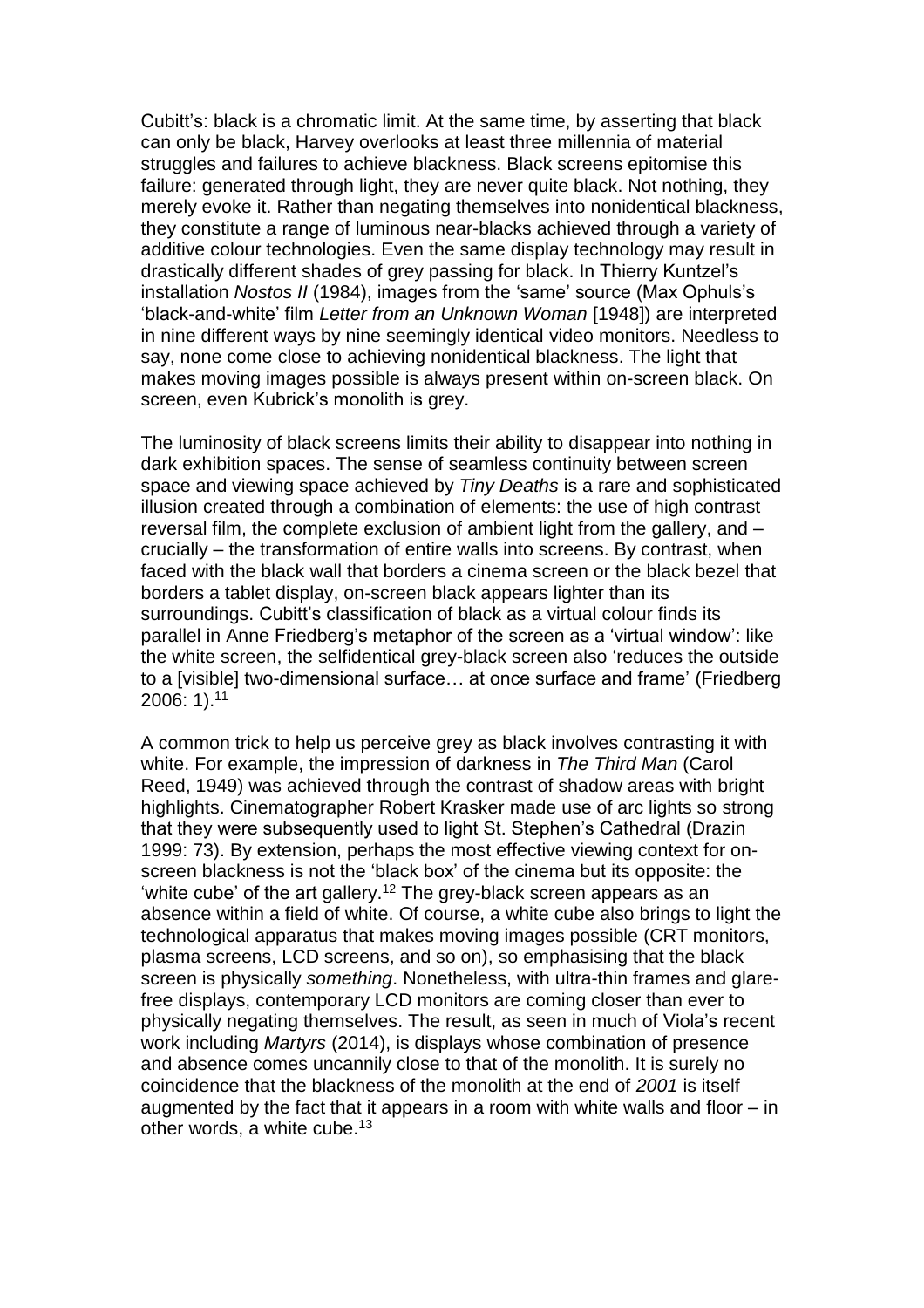## **Conclusion**

In Werner Herzog's *Lessons of Darkness* (1992), a helicopter films the massive oil spills that resulted when withdrawing Iraqi forces uncapped Kuwaiti wells at the end of the Gulf War. At one point, it flies so low that blackness fills the screen. The film uses this opportunity to conceal a fade to black: 'diegetic' black imperceptibly becomes 'non-diegetic' black. In my own film *Rohmer in Paris* (2013), immediately following a key revelation, there is a cut to black. The black lasts quite a long time, about seven seconds, so as to release viewers from the flow of images and allow them time to reflect on what has been said – too long, unfortunately, for one projectionist, who decided this signified the end of the film, and so raised the house lights. After a few moments of uncertainty, the nothingness of the black – for him – resolved to signify 'no film'. Powerless to reverse this, I watched the film's grey-blackness fade to the white of the cinema screen, until indeed no film was visible. The black screen's signification of absence always risks spilling out to signify absence in a more fundamental sense: from 'no visibility' to 'no images', and from 'no images' to 'no media'. <sup>14</sup> But if it is only ever possible to 'become' black rather than 'be' black, when does the black screen come closest to the nonidentical absence of pure blackness? Despite the various ways in which film-makers use full-frame blackness to evoke absence, ultimately a screen only approaches the void-like blackness of the monolith when it is turned off. Only then does it move beyond evocation, and instead manifest moving images' most fundamental absence of all: no power.

Published in *Indefinite Visions*. 2017. Edited by Martine Beugnet, Allan Cameron, and Arild Fetveit). Edinburgh University Press.

## **References**

Aumont, J. (2012). *Le montreur d'ombre: essai sur le cinéma*. Vrin.

- Bachmann, G. and Mekas, J. (1963-4). From Interviews With Hans Richter during the Last Ten Years. *Film Culture* 31: 26-35.
- Baker, G. (2006). Film Beyond Its Limits. *Grey Room* 25: 92–125.
- Cubitt, S. (2014). *The Practice of Light: A Genealogy of Visual Technologies from Prints to Pixels*. MIT Press.
- Deleuze, G. (1986). *Cinema 2. The Time-Image*. The Athlone Press.

Dickson, W.K.-L. and Dickson, A. (2000). *History of the Kinetograph, Kinetoscope and Kinetophonograph*. Museum of Modern Art.

Eliasson, O. (2006). *Your Engagement has Consequences*. Lars Müller Publishers.

Drazin, C. (1999). *In Search of the Third Man*. Limelight Editions.

- Fowler, C. (2008). Into the light: re‐considering off‐frame and off‐screen space in gallery films. *New Review of Film and Television Studies* 6: 253–267.
- Friedberg, A. (2006). *The Virtual Window: From Alberti to Microsoft*. M.I.T. Press.
- Greenberg, C. ([1961] 1982). Modernist Painting. In *Modern Art and Modernism: A Critical Anthology*, eds Francis Frascina, Charles Harrison, Deirdre Paul. Sage: 5-10.
- Hamlyn, N. (2003). *Film Art Phenomena*. BFI Publishing.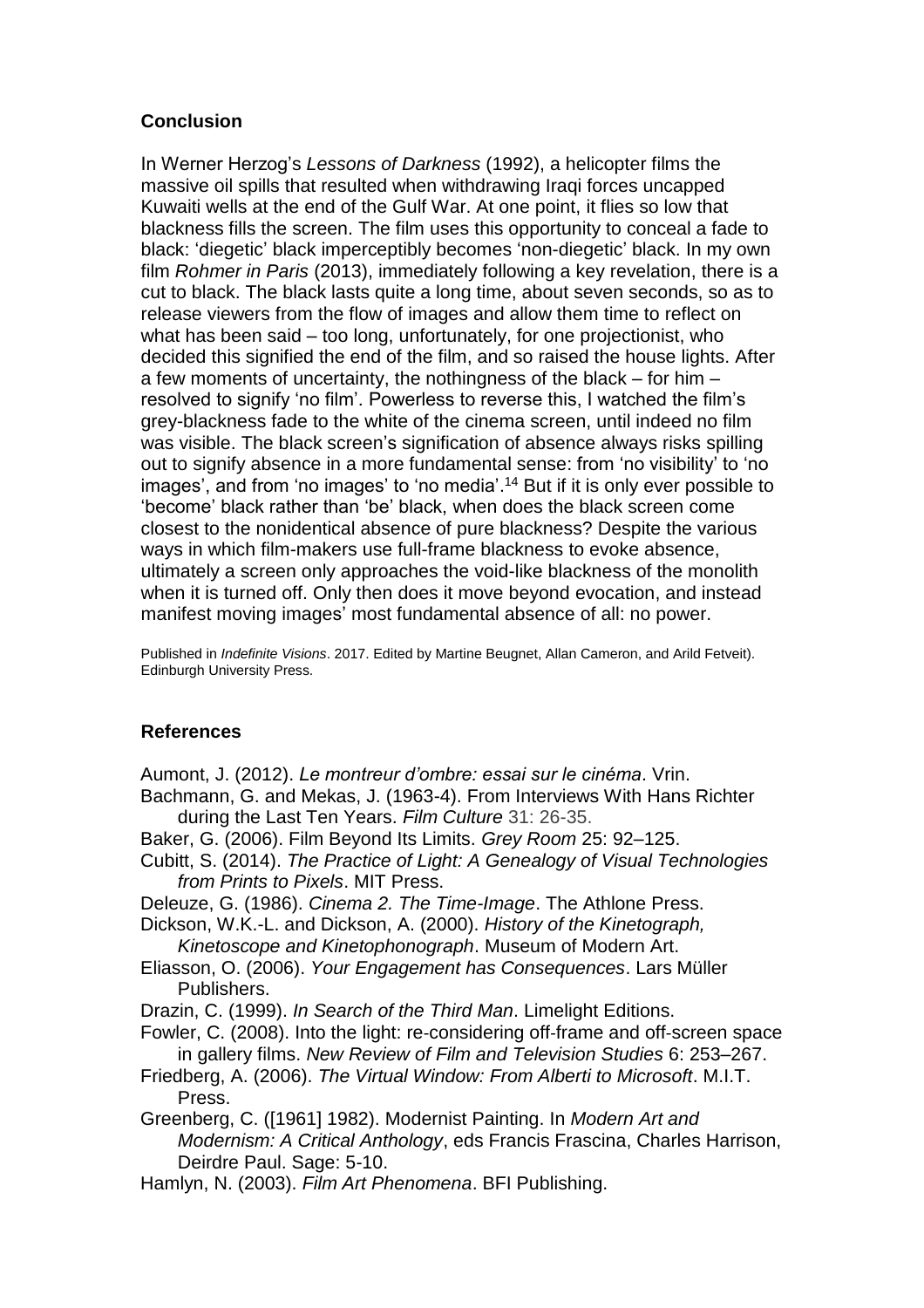Harvey, J. (2013). *The Story of Black*. Reaktion.

 $\overline{a}$ 

Lawder, S. (1975). *The Cubist Cinema*. New York University Press.

Mannoni, L. (2000). *The Great Art of Light and Shadow: Archaeology of the Cinema*. University of Exeter Press.

Misek, R. (2010). *Chromatic Cinema: A History of Screen Color*. Wiley-Blackwell.

Musser, C. (1991). *Before the Nickelodeon: Edwin S. Porter and the Edison Manufacturing Company*. University of California Press.

Rees, A.L. (2011). *A History of Experimental Film and Video*. British Film Institute.

Richter, H. (1971). *Hans Richter by Hans Richter*. Gray, C. ed. Holt, Rinehart and Winston.

Shay, D. and Duncan, J. (2001). 2001: A Time Capsule. *Cinefex* 85: 73–117. Tanizaki, J. (1991). *In Praise of Shadows*. Jonathan Cape.

Wittgenstein, L. (1977). *Remarks on Color*. University of California Press.

<sup>4</sup> Because of their rareness, fades to white usually signify something. For example, in *Six Feet Under*  they always follow a death, so perhaps evoking the soul's immersion in a heavenly light.

<sup>5</sup> The paradigm of black and white as colour's visual limit points has a long genealogy, from Aristotle's belief that black and white were the two primary colours to Alberti's emphasis on black and white as the dual 'moderators' of colour in painting (Misek 2010: 5).

 $6$  Dickson's experiments of 1890-1 also involved a black background, as did various subsequent milestones in the Edison Manufacturing Company's evolving moving picture technology, including *Blacksmith Scene* (1893) and *Fred Ott's Sneeze* (1894).

<sup>8</sup> A black surface covering using carbon nanofibres was first developed by artist and scientist Frederik De Wilde, in collaboration with Rice University and NASA, and exhibited in the form of his 'Nano Painting' series from 2010 onwards; [http://www.huffingtonpost.com/2014/05/07/frederik-de](http://www.huffingtonpost.com/2014/05/07/frederik-de-wilde_n_5275760.html)[wilde\\_n\\_5275760.html,](http://www.huffingtonpost.com/2014/05/07/frederik-de-wilde_n_5275760.html) accessed 11<sup>th</sup> Aprl 2016. It has since been independently developed and

commercialised in the form of Vantablack by UK-based Surrey Microsystems, and – controversially – exclusively licensed for artistic uses to Anish Kapoor; [https://news.artnet.com/art-world/anish-kapoor](https://news.artnet.com/art-world/anish-kapoor-vantablack-exclusive-rights-436610)[vantablack-exclusive-rights-436610,](https://news.artnet.com/art-world/anish-kapoor-vantablack-exclusive-rights-436610) accessed 11<sup>th</sup> April 2016.

 $^9$  The most common spatial use of the term white, 'white light', is a misnomer. White light is a fullspectrum radiation whose invisibility makes possible full colour perception; it is only called white light because it provides the conditions under which white surfaces appear as white.

 $10$  Cubitt's claim that black is an unattainable 'virtual' colour also sees its inverse counterpart in a discussion between Olafur Eliasson, Mark Wigley, and Daniel Birnbaum on the elusiveness of pure white paint. Wigley draws attention to Kate Ericson and Mel Ziegler's 'MoMA Whites' exhibition, which involved going into the MoMA archives and cataloguing all the slightly different 'white' paints chosen by different curators for their exhibitions (Eliasson 2006: 245).

<sup>11</sup> Ever alert to the nuances of exhibition contexts, Viola often exploits the commonality between the glass of the LCD screen and that of a window. For example, *The Dreamers* (2013) features seven videos of people posing eyes-closed, underwater, on a black background. Though accompanied by gentle sounds of water, the images are emphatically not 'immersive'. Rather, it feels as though one is looking at them through the glass wall of an aquarium.

 $12$  Catherine Fowler summarises the spread of film and video into galleries since the 1990s as a move from 'the black box auditorium... into the light of the white cube'. Her use of the terms without quotation marks reflects the fact that they have long since become a familiar shorthand for distinguishing exhibition contexts (Fowler 2008: 259). But precisely what exhibition contexts do they distinguish? The juxtaposition of 'black box' with 'white cube' maps at least three distinctions onto each other: between cinema and art gallery, between dark and light viewing conditions, and between black-walled and whitewalled rooms.<sup>12</sup> In a sense, 'black box' and 'white cube' can perhaps best be thought of as the two poles on a spectrum of exhibition conditions (black walls and dark space on one end, white walls and white light on the other) and not as interchangeable opposites. This is how I refer to them here. <sup>13</sup> In the context of a cinema screening, the relation of black and white at the end *2001: A Space Odyssey* takes on a recursive dimension. The white cube of the room that encases the black box of the

<sup>1</sup> The use of fades to black to indicate the end of a film was virtually unknown before 1912 (Salt 1983; 292).

<sup>2</sup> Digital colour grading makes such segues far easier to achieve. As Lucian Castaing-Taylor and Verena Paravel discovered when making their GoPro fishing documentary *Leviathan* (2012), if you reduce gamma and increase contrast, any dimly lit image can be transformed into 'deep' black. <sup>3</sup> [http://thelouniverse.com](http://thelouniverse.com/)

<sup>&</sup>lt;sup>7</sup> [http://www.surreynanosystems.com/news/19/,](http://www.surreynanosystems.com/news/19/) accessed 11<sup>th</sup> Aprl 2016.